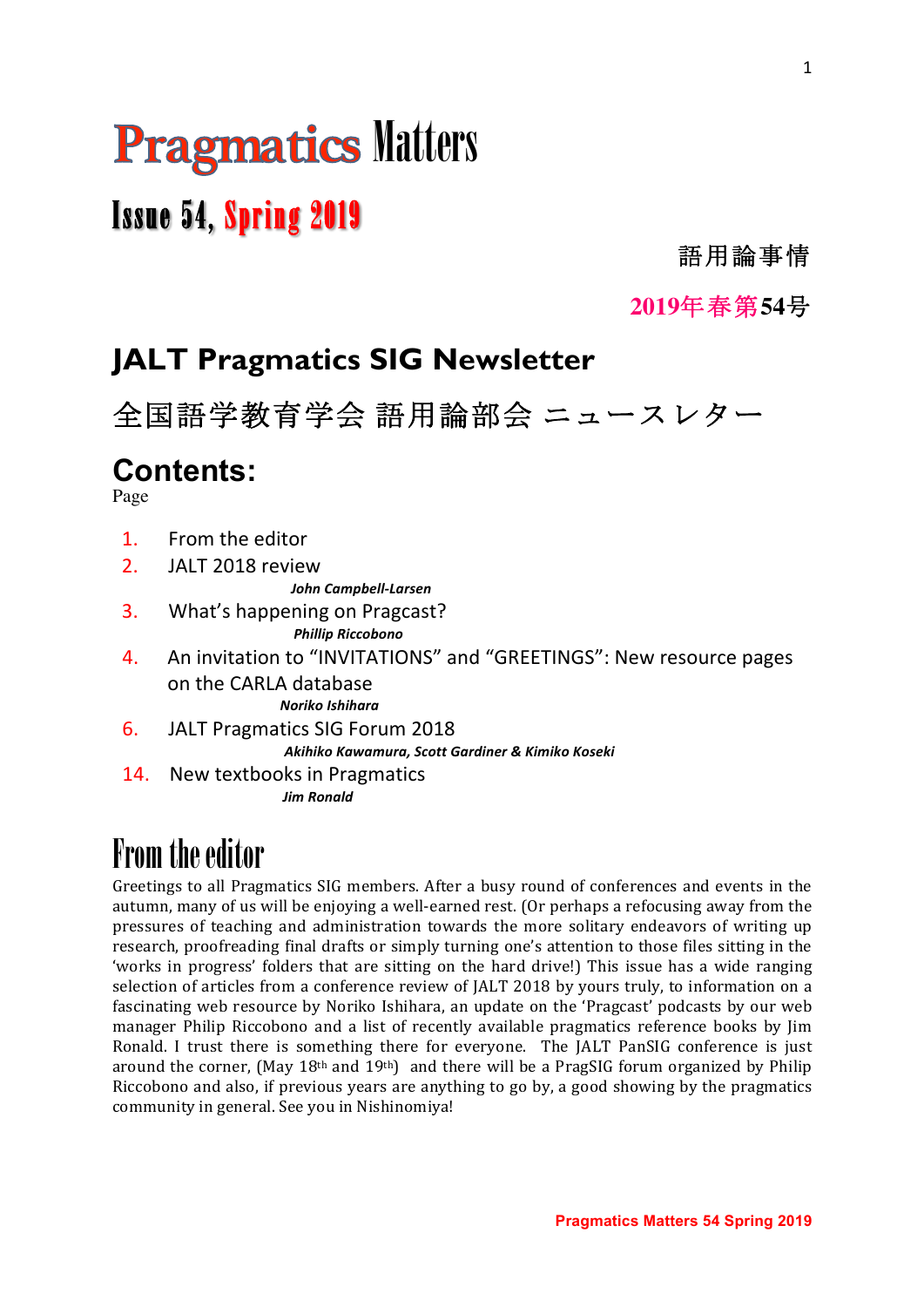### **JALT 2018 Review**

**John Campbell-Larsen**

*Kyoto Women's University* 

The 44th Annual International Conference on Language Teaching and Learning & Educational Materials Exhibition (or, JALT National as it is usually called by my friends and acquaintances) took place in Shizuoka City at the Shizuoka Convention & Arts Center from  $23^{rd}$  to  $26^{th}$  of November. The theme of this year's conference was 'Diversity and Inclusion' and there was a wealth of interesting talks and presentations. I travelled up to Shizuoka on the Fridav evening after work and was on site in time for the kick-off on Saturday morning. The program was absolutely packed with items I was interested in and I ended up attending something in every slot, right until the close of the day at 7:15. Normally I try to avoid fatiguing myself and have a break somewhere in the afternoon, but such was the quality of this year's conference that I found myself hustling from one room to the next to catch the next talk.

Among the highlights was the plenary talk by Diane Larsen Freemen in which she outlined the view of language from the standpoint of complexity theory. Borrowing the methodology and terminology from an academic field more often associated with mathematics and the 'hard sciences', Larsen Freeman demonstrated that language can usefully be seen as a complex system, similar to a jungle ecosystem in nature where multiple components affect each other in real time and despite the complexity and apparent chaos, there is an underlying order that helps keep the whole thing in balance. The connection to pragmatics was clear in that each instance of language use is delicately shaped by its environment and also is shaped by users of language to fit that particular environment, at that time, in that place and with those participants. Environment, participants and language are intimately connected in a delicate symbiotic system. Immediately after the conference I ordered the book *Complex Systems and Applied Linguistics* by Dianne Larsen-Freeman & Lynne Cameron, and found it a very worthwhile read. For me, this is what academic conferences are all about, listening to interesting talks that guide you in new directions and open up new insights into language, teaching and language teaching.

As mentioned above, there was a wealth of excellent presentations and there is no room here to list them all. I would like to single out the forum that took place on the Saturday evening in which Eric Hauser, Tim Greer and Zack Nanbu looked at L2 language form an interactional perspective. Making lavish use of video data, the presenters investigated the ways that L2 speakers utilized the linguistic resources available to them to participate in interactions, achieve intersubjectivity and make their understandings relevant in classroom interactions, testing situations and mundane conversations. The session was informative and persuasive and even though it was a late slot, the audience was engaged and lively. It is gratifying to see this interactionalist approach being applied to the language in use by L2 speakers.

In addition to this forum, there was also a forum sponsored by the JALT Pragmatics SIG on Saturday afternoon. The presenters have written up their talks and they are included below. All in all a very successful conference and one that I was very pleased to have participated in. Well done the organizing committee!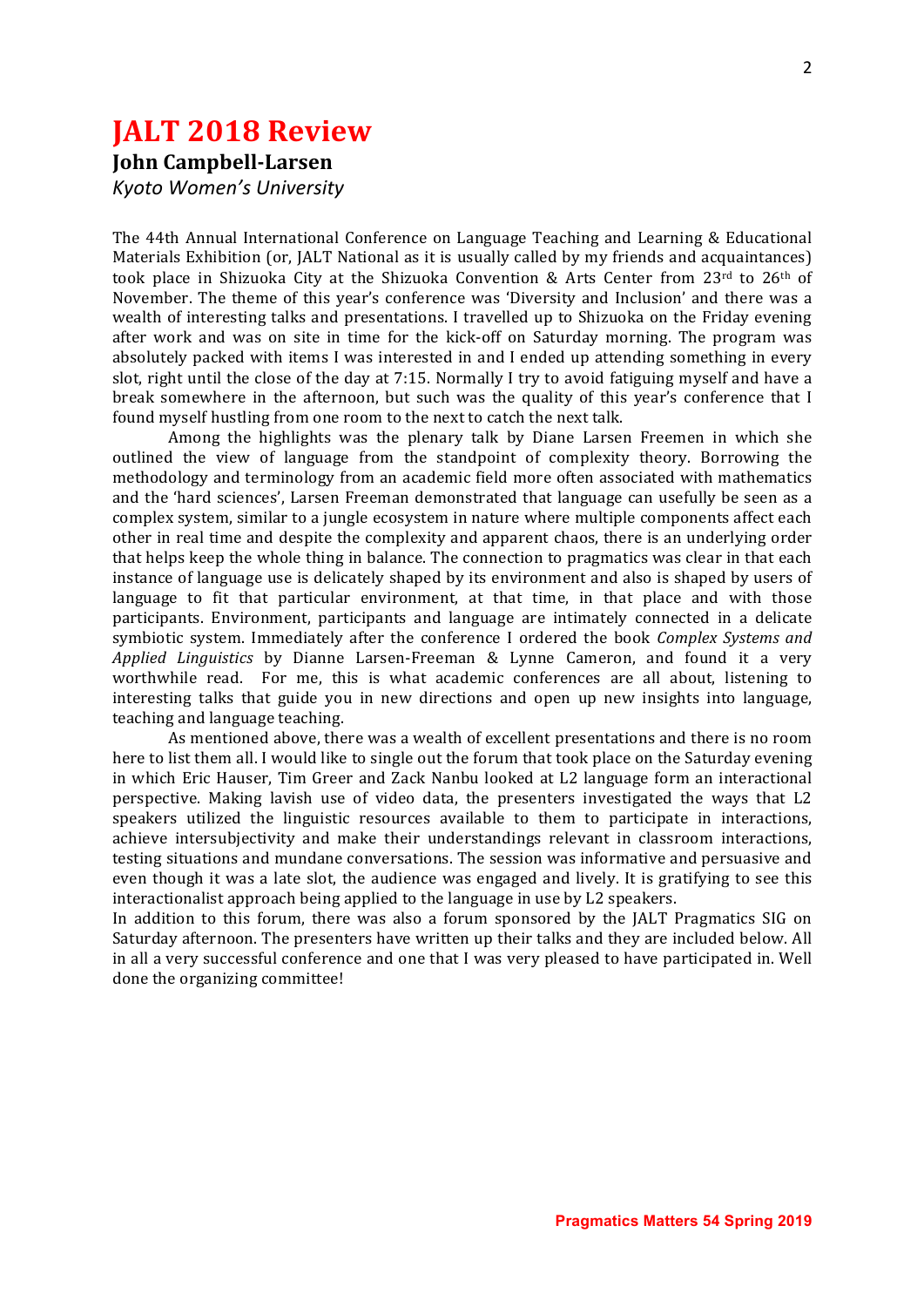### **What's happening on PragCast?**

### **Philip Riccobono**

*Kyoto Women's University*

*PragCast* serves as the podcast for Pragmatics special interest group (SIG) Japan Association for Language Teaching. It's produced and hosted by Philip Riccobono, Website and Social Media Officer. [ALT 2018 International at Shizuoka provided for an opportunity to record multiple podcasts. In episode 3, we catch up with JALT Pragmatics SIG Coordinator, Donna Fujimoto and Jim Ronald at JALT International 2018 in Shizuoka, Japan. Donna and Jim discuss the call for contribution for *Pragmatics Undercover*, a new teacher-resource book in the JALT Pragmatics SIG Pragmatics Resources series. The purpose of Pragmatics Undercover is to help language teachers help their students understand and use pragmatics to speak English more naturally and appropriately. Rounding out the weekend with episode 4, we had a sit-down with Jerry Talandis Jr., another co-editor of the upcoming *Pragmatics Undercover*. Jerry touched on the aims of the book, inclusive of it serving as a Pragmatics activity supplement to standard textbooks, "a recipe style cookbook". Finally, he shares his advice of teaching Pragmatics consistently, not just a one-off lesson. You may find all *PragCast* episodes on our website www.pragsig.org or here:

soundcloud.com/pragcast

## **An invitation to "INVITATIONS" and** "GREETINGS": New resource pages on the CARLA **database**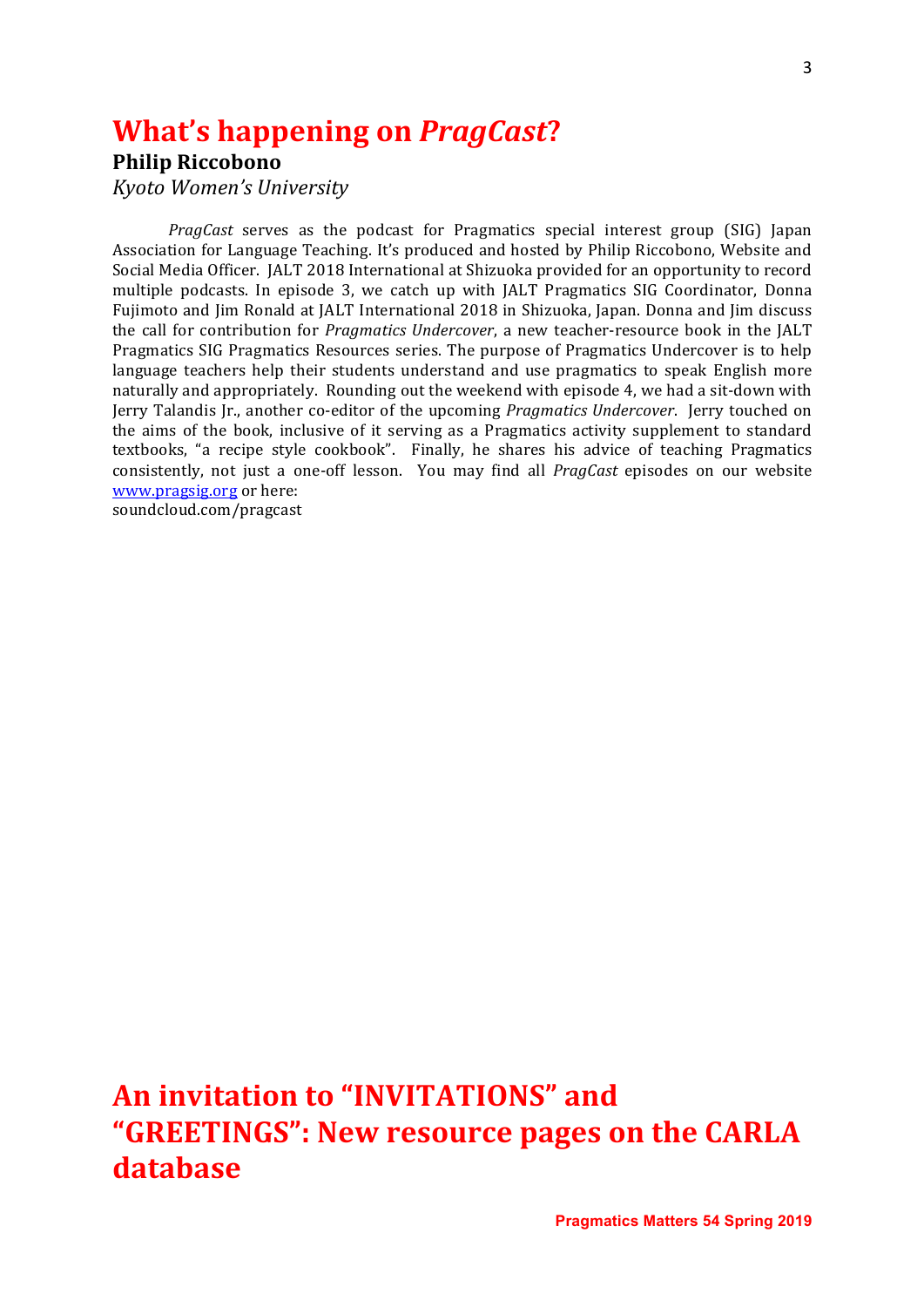### **Noriko Ishihara**

*Hosei University*

You may have taken a look or heard of this "good ol'" speech act database housed under CARLA (the Center for Advanced Language Acquisition) at the University of Minnesota. I'm pleased to announce the arrival of two new speech act pages: Invitations and Greetings.

Among the several projects included in the "Pragmatics and Speech Acts" section of the CARLA website is the "Descriptions of Speech Acts" site. In the early 2000s, this database was designed under the direction of Dr. Andrew D. Cohen (now a professor emeritus) with the help of a few research assistants then including myself. Our intention has been to offer researchestablished information on the realizations of well-researched speech acts at one place in an accessible language, especially for busy language teachers who do not necessarily have the time to go and find research articles scattered in various academic journals. The site now has 9 speech acts, including the new sites, Invitations and Greetings, as in the following screenshot:



Each speech act page has information on multiple functions of the act, realizations of the speech act described in plain English in at least a few languages, some statistical information found in relevant research articles, and tips for teaching the speech act.

The construction of the new pages was funded by Ishihara's Grant-in-Aid for Scientific Research  $(C)$  offered by the Japan Society for the Promotion of Science. The development of the Invitations page launched in 2015 with the assistance of Akiko Chiba, now a lecturer and doctoral candidate at the University of Hong Kong, who summarized the realization of invitations in American English (e.g., invitation sequences like pre-invitations, responses to preinvitations, revising invitations, responding to rejections). There also is intriguing information on invitations in Persian (Farsi), especially about its genuine and ostensible invitations in relation to the cultural conceptualization of ta'arof (ritual politeness). In 2016, Kim Morris, now Assistant Professor at the University of Wisconsin at La Crosse, joined and added information on Spanish invitations based on her expertize. Morris also drafted the Greetings page, which carries information on greeting routines in American English, Australian English, and French.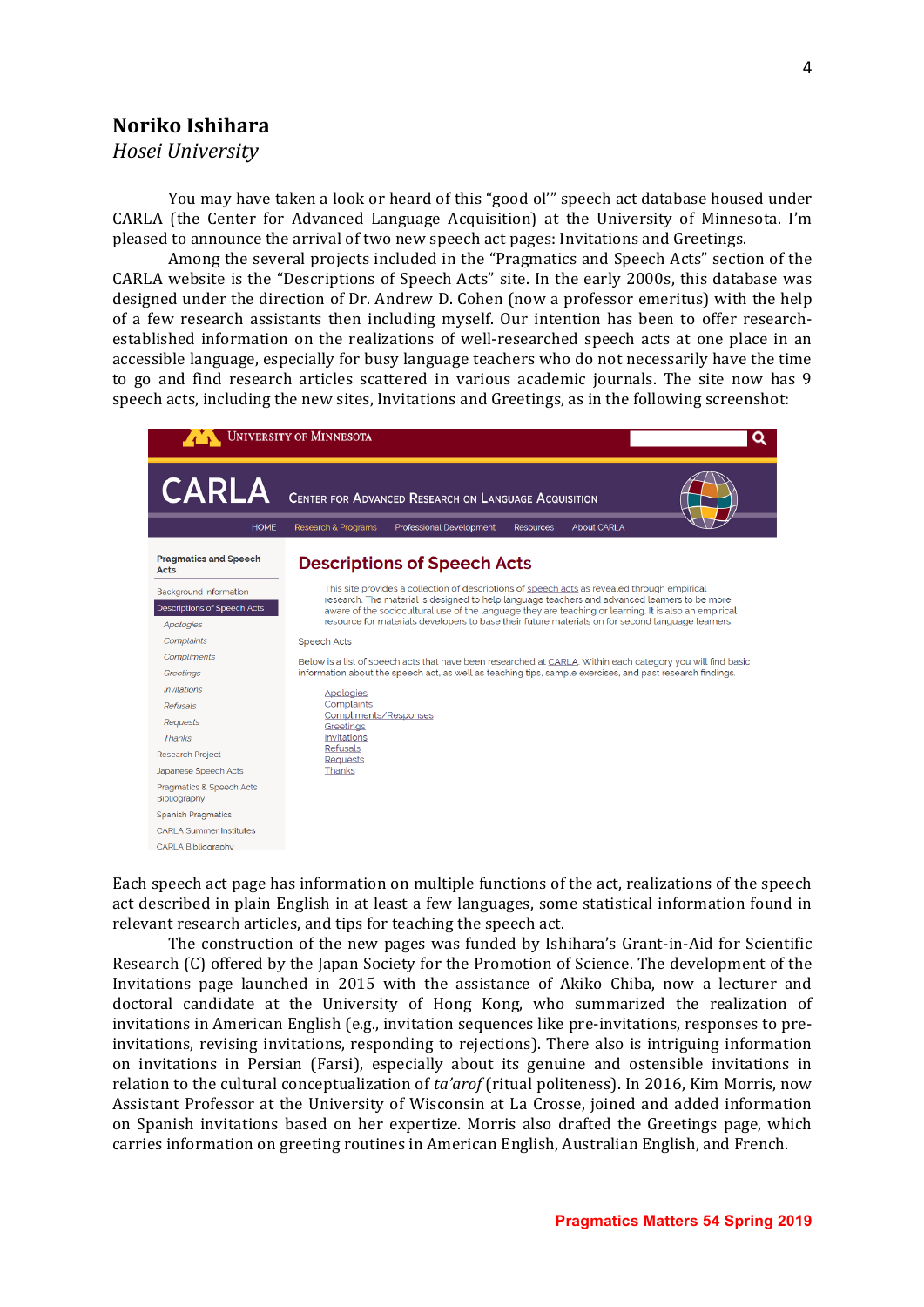Our major challenge in constructing these pages was the issue associated with copyright permission. Even though we summarized current works on invitations and greetings, you see only some of them online today because CARLA's requests for permission to reproduce part of the analysis and language excerpts were not necessarily granted or granted at a reasonable fee. Still, it is hoped that the research-established information and resources shared on those pages will serve as a useful starter in investigating pragmatic language use in context and sharing that awareness with language learners.

Invitations: http://carla.umn.edu/speechacts/invitations/index.html

Greetings: http://carla.umn.edu/speechacts/greetings/index.html

Also see the "Pragmatics and Speech Acts" section on the CARLA website (http://carla.umn.edu/speechacts/index.html) for a searchable bibliography of pragmatics/speech acts, self-access learner modules for learning Japanese speech acts, and strategies for learning pragmatics in Spanish.

### **Pragmatics SIG Forum At the 2018 JALT International Conference**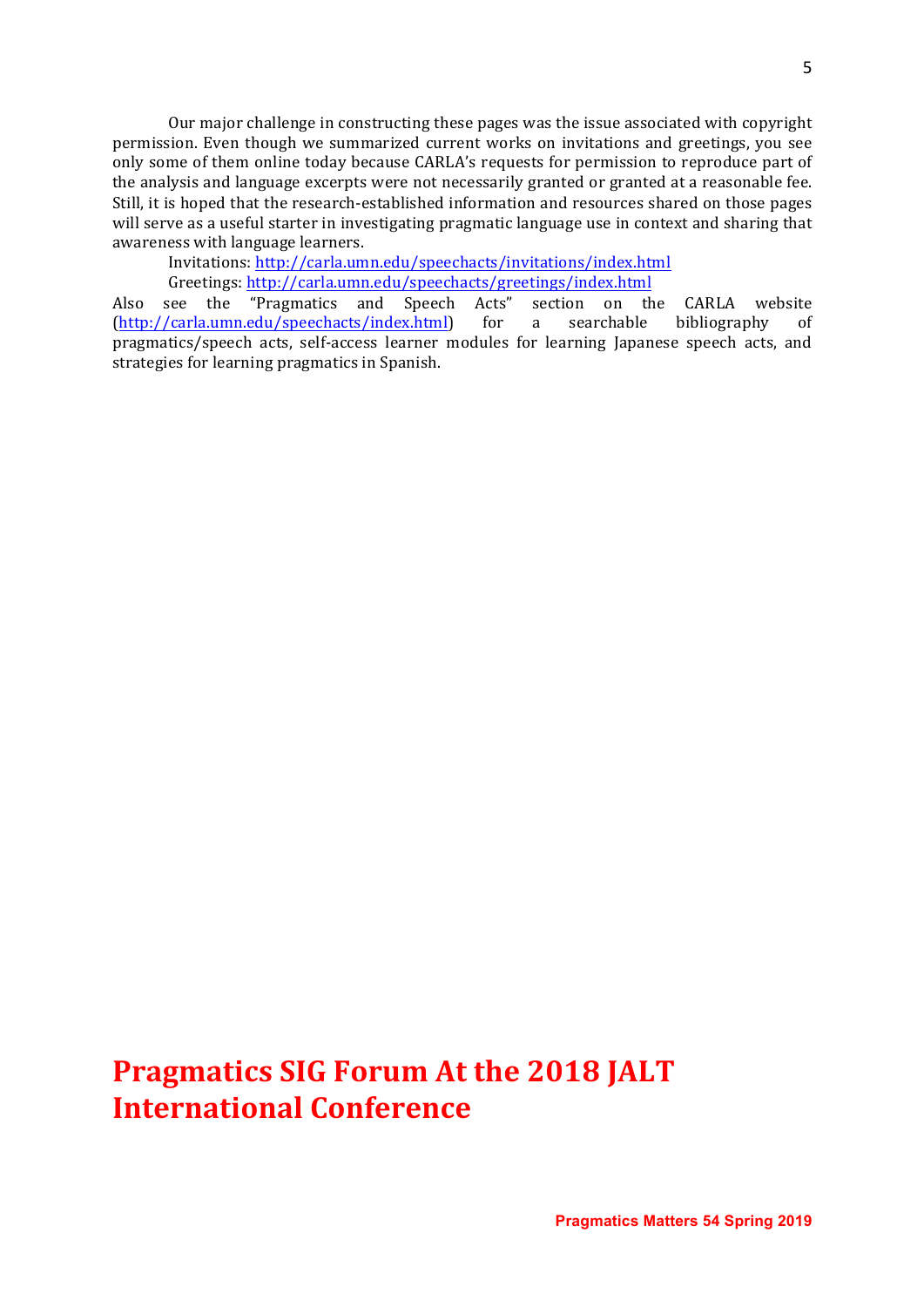## **Should L2 pragmatic usage of jokes be taught? Part I: Why jokes and humour?**

### **Akihiko Kawamura**

*Seijo University*

#### This work supported by JSPS KAKENHI Grant #16K02934

As an introduction to our joint forum, I talked about reasons why jokes and humour were important in the EFL context, with particular emphasis on Japanese learners of English. One major reason is that learners' unfamiliarity with jokes can cause serious pragmatic failures. Brown and Levinson's face theory is among the first approaches to jokes as a strategy in communication, but what people find funny may vary across cultures despite their claim of universality. There are also psychological factors which may influence our appreciation of jokes.

I began my part by citing a classic example of a pragmatic failure from Leech and Thomas (1987/91). It is common for a British teacher to instruct a student to read a passage: 'James, would you like to read this passage?' However, a foreign student could easily misinterpret the teachers' intent and reply: 'No, thank you' (Leech & Thomas 1987/1991: F12). The teacher may use the polite formula, 'would like to' in the interrogative when directing the student to read a passage because he or she does not want to sound too forceful; in other words, the teacher tries to be polite. Unfortunately, a foreign student could easily fail to recognise the teacher's intent, or the illocutionary force of directing, and could take it literally as a question as to whether he or she 'would like to' read the passage. The student could thus answer the teacher's question politely using the polite formula of 'No, thank you.' Such a misunderstanding is simply caused by the student's limited command of English, but Leech and Thomas point out that the teacher may take the student's reply 'as being very rude, or as a bad joke.' (ibid.). It is not to be overlooked that they place a bad joke on the same level as a rude remark. This is an important feature of a pragmatic failure. Thomas states as follows:

> Unlike a grammatical error and a mispronunciation, a pragmatic failure is sometimes extremely difficult to recognize; it could be taken as the manifestation of the learner's true intent without sufficient knowledge about the pragmatic differences between English and the learner's native language. (Thomas 1983)

As mentioned at the outset, it will be more likely that a pragmatic failure can occur when the speaker and the hearer do not share the same or at least similar cultural backgrounds. When it comes to Japanese learners of English, the difference between the Japanese notion of  $\perp \perp \pm$  $\mathcal T$  and the Western notion of *humour* may be a case in point. While they are often confused and wrongly identified in Japan, they are especially different in the following respects:  $\Delta \rightarrow \mp \gamma$  is basically unharmful, attaching special importance to a harmonious relationship among people, but *humour*, including irony/sarcasm, is basically aggressive (Dews et al. 1995; Colston 1997; Okamoto 2013). Here is an example: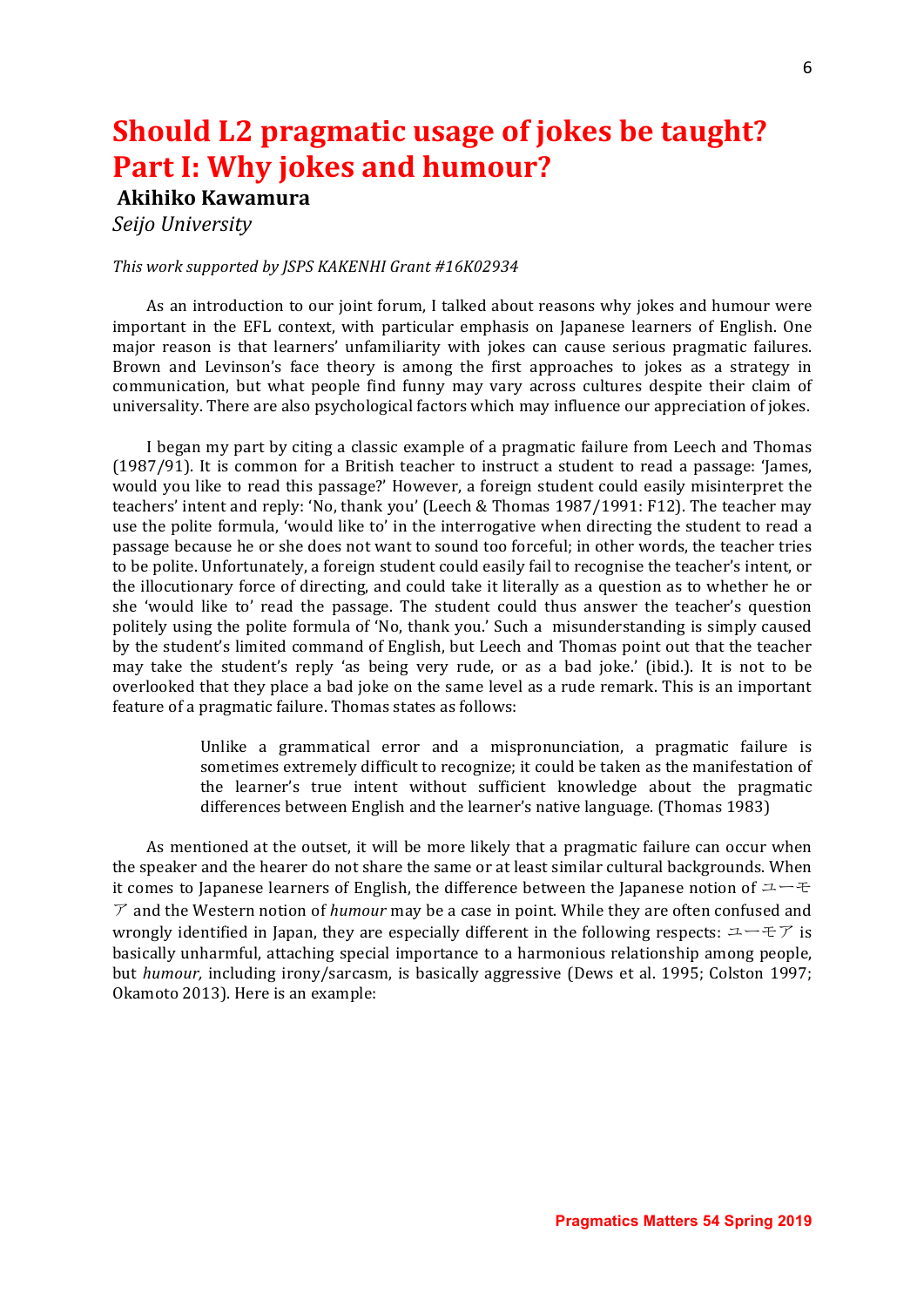

The above cartoon appeared in *Le Canard Enchaiene*, a French newspaper on 11 September 2013, 3 days after Tokyo had been officially chosen for the next Olympic Games in 2020. It expresses the author's negative opinion toward the choice of Tokyo for the Games, cynically implying that Iapan is a dangerous place, unable to control the potential dangers from the Fukushima disaster. When Japanese people saw this cartoon, the response was mostly shock. It was reported that even Chief Cabinet Secretary Yoshihide Suga was about to make an official protest against the cartoon, but Mr. Louis-Marie Horeau, the editorial Chief argued that it was simply an expression of humour. While most Japanese rejected the cartoon, there were many western people who accepted it as an expression of humour. One thing is clear; what people find funny and/or acceptable varies across cultures and can cause serious misunderstandings.

I then considered a joke which was chosen as the 'world's funniest' in Laughlab, a largescale psychological study of jokes:

> A couple of New Jersey hunters are out in the woods when one of them falls to the ground. He doesn't seem to be breathing and his eyes have rolled back in his head. The other guy whips out his mobile phone and calls the emergency services. He gasps to the operator: "My friend is dead! What can I do?" The operator, in a soothing voice, says: "Just take it easy. I can help. First, let's make sure he's dead." There is a silence, then a shot is heard. The guy's voice comes back on the line. He says: "OK, now what?" (Laughlab 2002: 4)

I used the joke in one of my lectures on Intercultural Communication in July 2018 and distributed a questionnaire asking students how they liked it. A total of 161 students answered my questionnaire and as many as 117 of them answered that they did not like it because they believed death was not something one should carelessly mention in a joke. Most of them said they preferred an unharmful joke which did not imply hurting others. Wiseman, a psychologist in charge of Laughlab said 'Many of the jokes submitted received higher ratings from certain groups of people, but this one [the above hunter joke] had real universal appeal' (ibid.). However, this was not the case with my Japanese university students.

Sakamoto and Sakamoto (2004) also point out that Japanese people and English-speaking people assume different attitudes toward jokes. According to them, while an English speaker tells a joke to show they are relaxed or to show that they can control a situation even when they are expected to be nervous, a Japanese speaker may not expect jokes in such situations and so take jokes as irrelevant or even insincere  $(2004: 14-8)$ . Japanese people and English-speaking people have different likings about jokes, and they also have different opinions as to the acceptance of jokes in particular contexts. All these can collectively make a joke more likely to cause a serious pragmatic failure.

To make things more complicated, people usually and often wrongly tend to think what they have in mind is well understood by others. This is called the illusion of transparency (cf. Gilovich, Saviitsky, & Medvec 1998), and is pointed out to be a major cause of miscommunication (Okamoto 2010). For example, English-speaking teachers might get mildly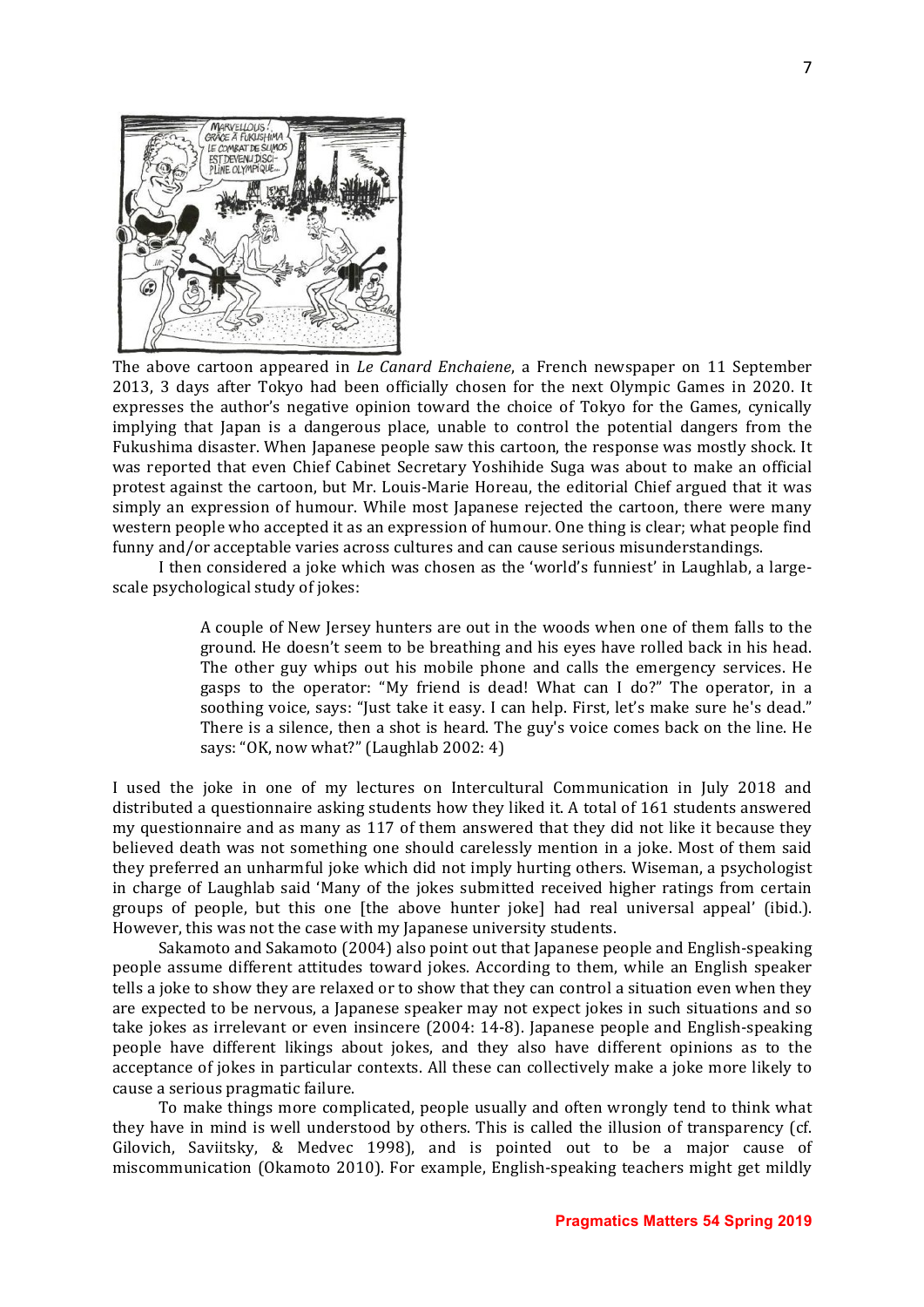hurt if their Japanese students do not laugh at their jokes, but there is a possibility that their students are simply not aware that their teachers are telling them. While teachers believe that their intentions are well understood by their students, there is no such guarantee especially when they do not share the same cultural backgrounds. I think I must assure some of the readers that if students do not appreciate a teacher's jokes, it does not mean that their jokes are not good enough or that the students' English is not strong enough.

At the end of my part, I returned to our original question, 'Should L2 pragmatic usage of jokes be taught,' and gave my plausible answer in Part I: Yes, but partly. Learners need to be aware of such cultural differences as above, but it should go without saying that teachers should not force or even expect students to appreciate particular types of jokes. It's entirely up to them how and whether they enjoy a joke. We should instead help them recognise jokes and understand the joker's true intentions. Unlike grammar or pronunciation, pragmatics often reflects one's values and/or outlook on the world (Thomas 1983). When giving instruction in pragmatics, teachers only have to alert their students to cross-linguistic and/or cross-cultural pragmatic differences rather than intervene in their view of the world (House & Kasper 1981).

#### References

- Colston, H. L. (1997). Salting a wound or sugaring a pill: The pragmatic functions of ironic criticism. *Discourse Processes, 23*, 25-45.
- Dews, S., & Winner, E. (1995). Muting the meaning: A social function of irony. *Metaphor and Symbolic Activity, 10, 3-19.*
- Gilovich, T., Savitsky, K., & Medvec, V. H. (1998). The illusion of transparency: Biased assessments of other's ability to read one's emotional status. *Journal of Personality and Social Psychology, 75*, 332-346.
- House, I., & Kasper, G. (1981). Politeness markers in English and German. In Coulmas, F. (Ed.). *Conversational routine* (pp. 157-186). The Hague: Mouton.
- Laughlab (2002). The scientific search for the world's funniest joke, final report. Available at: https://richardwiseman.files.wordpress.com/2011/09/ll-final-report.pdf
- Leech, G. N., & Thomas, J. (1987/1991). Pragmatics and dictionary. In *Longman Dictionary of Contemporary English, 2nd edition* (pp. F12-13). Harlow: Longman.
- Okamoto, S. (2010). *Kotoba no shakaishinrigaku* [Social psychology from the viewpoint of words/phrases]. Kyoto: Nakanishiya Shuppan.
- Okamoto, S. (2013). *Gengo no shakaishinrigaku* [Social psychology from the viewpoint of language]. Tokyo: Chuokoronshinsha.
- Sakamoto, S., & Sakamoto, S. (2004). *Polite fiction in collision: Why Japanese and Americans seem rude to each other.* Tokyo: Kinseido.
- Thomas, J. (1983). Cross-cultural pragmatic failure. *Applied Linguistics,* 4(2), 91-112.

### **Should L2 Pragmatic Usage of Jokes Be Taught? Part 3**

### **Scott Gardner**

*Okayama University* This work supported by *JSPS KAKENHI Grant #16K02934* 

My presentation summarized my analysis of humor appearing in junior high school level textbooks, in Japan and elsewhere, focusing on humorous statements within dialogues between characters in listening exercises. Humor appears in numerous textbooks in many different forms, but I wanted to focus on when it appears as part of friendly talk between characters in dialogues, what is called "conversational humor" or "interactional humor" (see Norrick, 2003).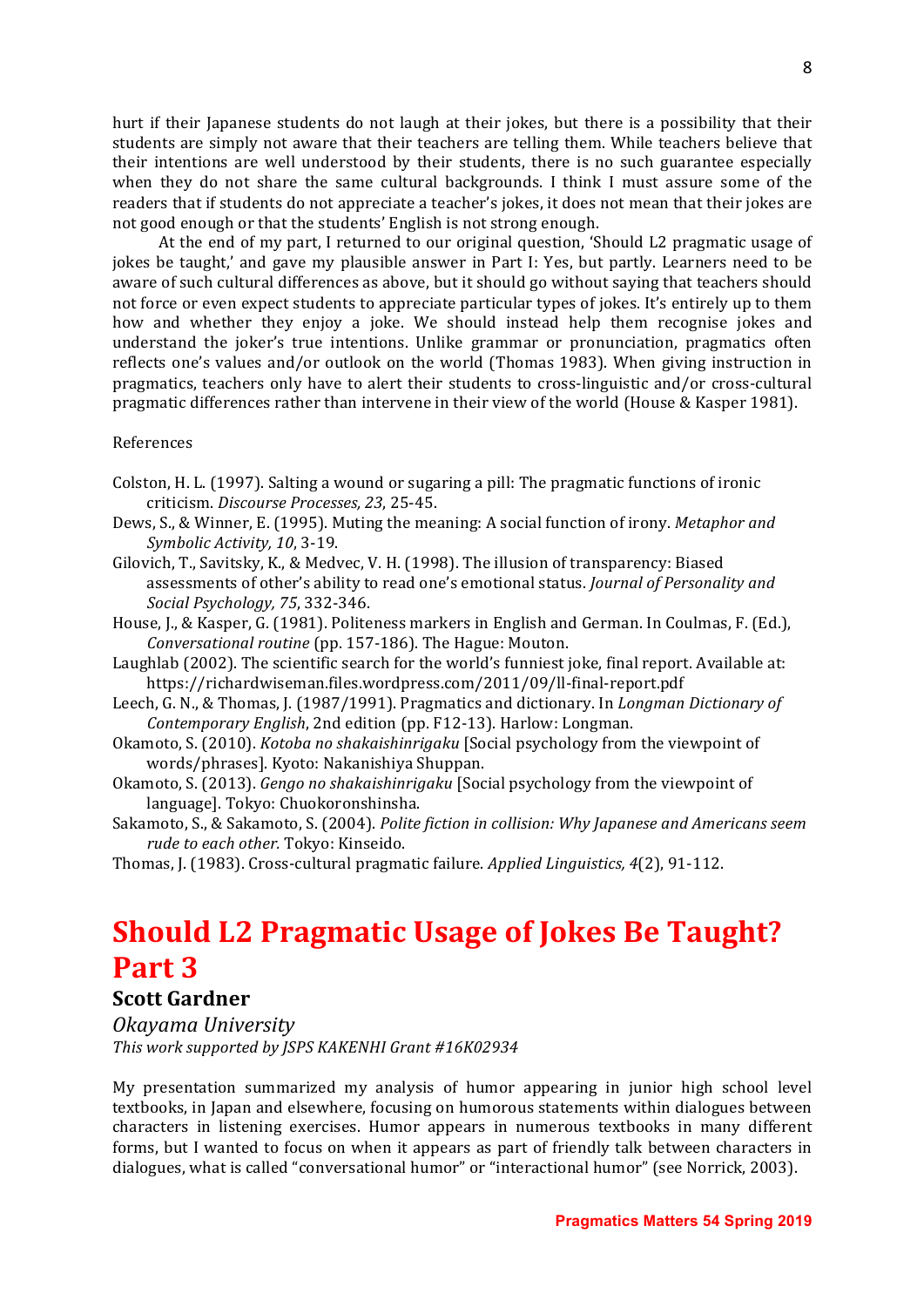While pragmatic instruction may not be the main purpose of writers who put humor in textbooks, I wondered if these humorous passages could still shed some light on how real people use humor for their conversational purposes. In short, I had two questions: 1) What purposes for humor seem evident in textbooks dialogues? 2) What forms does the humor take?

Of the many attempts to make a definitive catalogue of the pragmatic *purposes* of humor in everyday conversation, I chose that of Schnurr  $(2010)$ , who gave three major purposes:

Reinforce solidarity Do power Express resistance and challenge (p. 311-314)

A simple outline of possible *forms* that conversational humor might take has been provided by Norrick (2003):

Canned jokes Personal anecdotes Wordplay Irony (p. 1338-1341)

Using these criteria I speculated as to how conversational humor in scripted textbook dialogues would appear. For instance, I hypothesized that most of the interactional humor between characters in textbooks would be friendly gibes between friends or family (reinforce solidarity). Conversely, I suspected there would be very little humor in the way of challenging or resisting. Formally, I doubted that humor would appear as canned jokes, wordplay or irony, simply due to the linguistic and cognitive challenges I thought they would present for young language learners.

I then went to the textbooks in my study to categorize those instances of conversational humor that appeared in scripted dialogues. I went through 32 junior high school-targeted textbooks in total, roughly half from Japan and half from other international publishers. The table below shows a very informal summary of what was found:

| <b>Purpose/Form</b> | -8---8-<br><b>Speculated</b>          | <b>Found</b>             |
|---------------------|---------------------------------------|--------------------------|
| Reinforce           | Yes?                                  | Yes! (including teasing) |
| Do power            | No?                                   | A bit                    |
| Resist/challenge    | No!                                   | A bit                    |
| Canned jokes        | Depends on mind of textbook<br>writer | One                      |
| Personal anecdotes  | Yes?                                  | Not in dialogues         |
| Wordplay            | If done right, yes                    | A bit                    |
| Irony               | Tricky                                | Yes                      |

Table 1: Interactional humor in language teaching textbooks: yes or no?

The purposes and forms of interactional humor in the textbooks were far more varied than I suspected they would be. Hierarchy-reinforcing purposes of humor (*do power, resist*) appeared to a small degree in nearly every textbook, contrary to my assumptions. Some example dialogues included school trip chaperones or guides exerting humorous authority over students, or children making mild fun of their parents.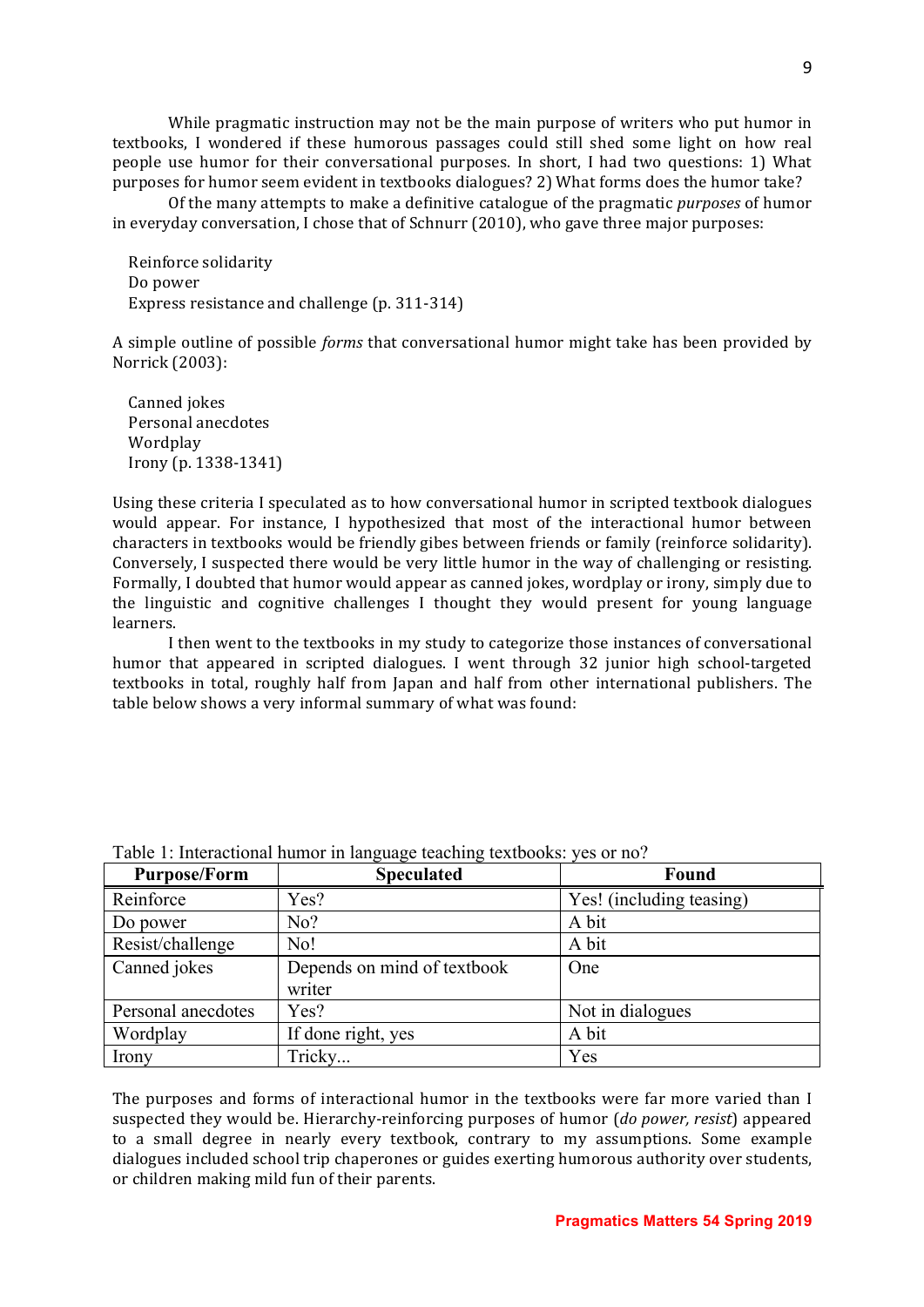On the formal side, ironic statements appeared more often than I anticipated. For example, in one dialogue a Japanese student, Kenta, is telling an American exchange student about Korean students' over-the-top study habits, but the exchange student replies that perhaps Kenta should study more like the Koreans do, implying humorously that Kenta is not a good student. 

#### **Teaching ideas**

In my presentation I also discussed possible pedagogical benefits from taking account of these humorous dialogues. Some possible activities that could be done with students include:

- Analyzing funny dialogues in conversation-analytic terms, such as guessing relationships between speakers and what their pragmatic goals might be, according to what they say. (This of course can apply to any dialogues in the textbook, not just the funny ones.)
- Removing humor from the funny dialogues to see how interesting the conversation is without it. Conversely, looking at a different, unfunny dialogue in the textbook to see what could be added to make it (even slightly more) humorous.
- Getting feedback from students on how well the joke "worked".
- Joking with students a bit before and after class. (Although "doing power" humor may seem like the default purpose of conversational humor in teacher/student context, remember that reinforcing relationships is another purpose.)

#### **Pedagogical implications**

Should pragmatic usage of jokes be taught in a language class? As Wagner & Urios-Aparisi  $(2011)$  put it:

Every  $\lceil$ language $\rceil$  educator should have thought about the role that humor plays 1) in the target language culture,  $2$ ) as pedagogical tool in the world language classroom, and  $3$ ) in students' personal pragmatic development. (pp. 427)

Humor "in the target language culture" is most often expressed in everyday interactions. Teachers who treat "target language humor" as mainly canned jokes or funny movie scenes, while neglecting everyday conversational wit, overlook a great deal—of humor as well as of conversational content.

Humor "as pedagogical tool" not only infers the presumed purpose of writers who include humor in their textbooks, but also the possibility of interactive humor in the learning context-student/student and student/teacher.

The "personal pragmatic development" of humor in students is perhaps the most important goal teachers should have in regard to students' appreciation of target language humor. Since humor can play such an important role in everyday conversation, teachers need not—and should not—remove it from their learners' second language communication experience simply because it might be challenging or require extra explanation. The humor in these textbooks showed that even a small amount of easily forgettable wit can still add to the "naturalness" of an interaction. Rather than treat textbook humor as entertainment at best or as distraction at worst, teachers should treat it as the important communicative and pragmatic tool that it can be in our daily conversations.

Morreall (1983) says, "The essence of humor lies in the enjoyment of incongruity" (p. 47). L2 learners live in an incongruous space between their first language/culture and the language/culture they are studying. Appreciating more incongruity, whether in funny textbook dialogues or in funny real-time dialogues in class, may aid them not only in humor appreciation, but also in language acquisition and identity development. Incongruity means difference between what is expected and what is, and as Diane Larsen-Freeman stated in her plenary presentation at JALT2018, "Difference teaches."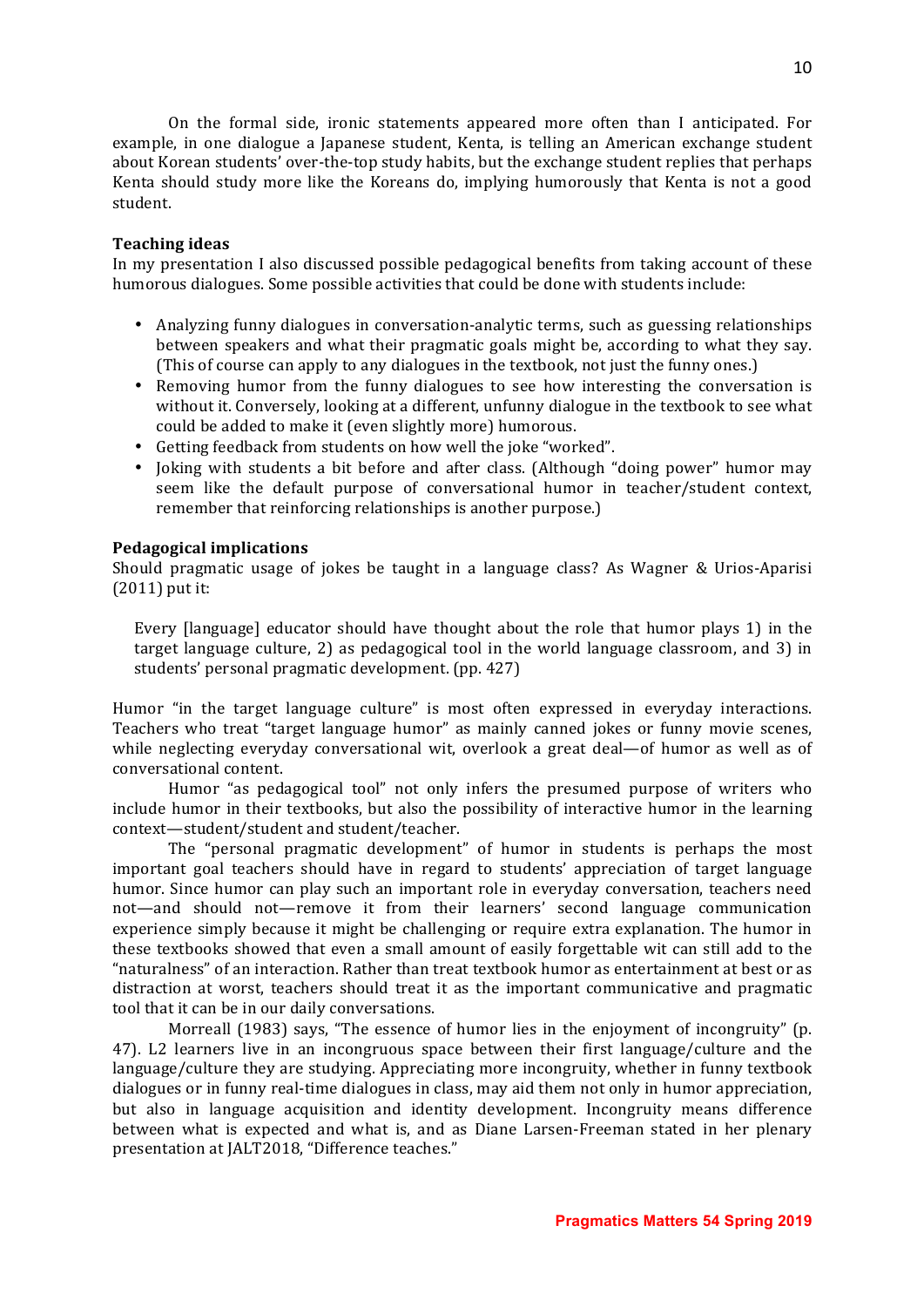#### References

Morreall, J. (1983). *Taking laughter seriously*. Albany, NY: State University of New York Press. Norrick, N. R. (2003). Issues in conversational joking. *Journal of Pragmatics, 35*, 1333-1359. Schnurr, S. (2010). Humour. In Locher, M. A., & Graham, S. L. (Eds.), *Interpersonal pragmatics*.

- Berlin: Mouton de Gruyter.
- Wagner, M., & Urios-Aparisi, E. (2011). The use of humor in the foreign language classroom: Funny and effective? *Humor, 24*(4), 399-434.

### **Should L2 Pragmatic Usage of Jokes Be Taught? Kimiko Koseki**

*Seijo University*

As L2 teachers, we might ask ourselves and our colleagues, "Should we teach English jokes to our students?" Is it enough for our students to be able to simply communicate information correctly? Will teaching English jokes help our students build a better relationship with their interlocutors? The answer should be yes. However, many Japanese English teachers think and say that understanding and telling English jokes are far advanced skills for Japanese learners because many of them even cannot make themselves understood sufficiently. Then, what do students themselves think about learning English jokes? I thus decided to conduct research on my students to find out their opinions about it.

In my background reading, I found that Bell  $(2011)$  indicated that humor should be taught to L2 learners because it was pervasive in native English speakers' interaction but understanding and creating humor was challenging even for advanced L2 learners. Bell and Pomerantz (2016) also recommended that teachers teach humor especially humorous language play in class. They defined language play as "any manipulation of language that is done in a nonserious manner for either public or private enjoyment" (Preface ix). Vandergriff and Fuchs (2009) called what Bell and Pomerantz called language play "interpersonal language play" (p. 26). Vandergriff and Fuches (2009) indicated that language play in L2 would contribute to learners' vocabulary and interlanguage development. Furthermore, they stated that L2 interpersonal language play could allow "learners to display their individual identity"  $(p. 27)$ among participants because speakers and hearers must share a particular semantic script.

Research has indicated that there are many functions of teaching humor and jokes in L2 classrooms. Bell and Pomerantz (2016) found that functions of humor in the classroom included: relieving tension, coping with difficult situations, sharing emotions, feeling close, making friends, maintaining and increasing their affiliation, reinforcing group identification, probing for shared interests and values, and showing politeness when they say self-deprecating humor. Similarly, Atardo (1993) indicated that social functions of humor are mainly twofold: decommitment and group identification. He explained that decommitment was, for example, to probe the hearers' reactions if they would approve a behavior, or to salvage a situation that was becoming socially unpleasant.

However, research has also indicated that there are intercultural differences in humor and people often have difficulty in understanding the humor of L2 language jokes. Rogerson-Revell (2007) noted that "transporting humor across national and cultural boundaries" (p. 4) was difficult. Similarly, Bell and Pomerantz (2016) stated "What counts as funny varies across people and changes over time" (p. 23). Furthermore, Rogerson-Revell (2007) indicated by citing Mulholland (1997) that "...joking, teasing or leg-pulling between Australians in business interactions can make Asians very uncomfortable" (p. 5). Rogerson-Revell also introduced Marsh's (1988) finding that "...showing too much feeling can offend Asian codes of business behaviour, especially to the Japanese" (p. 5).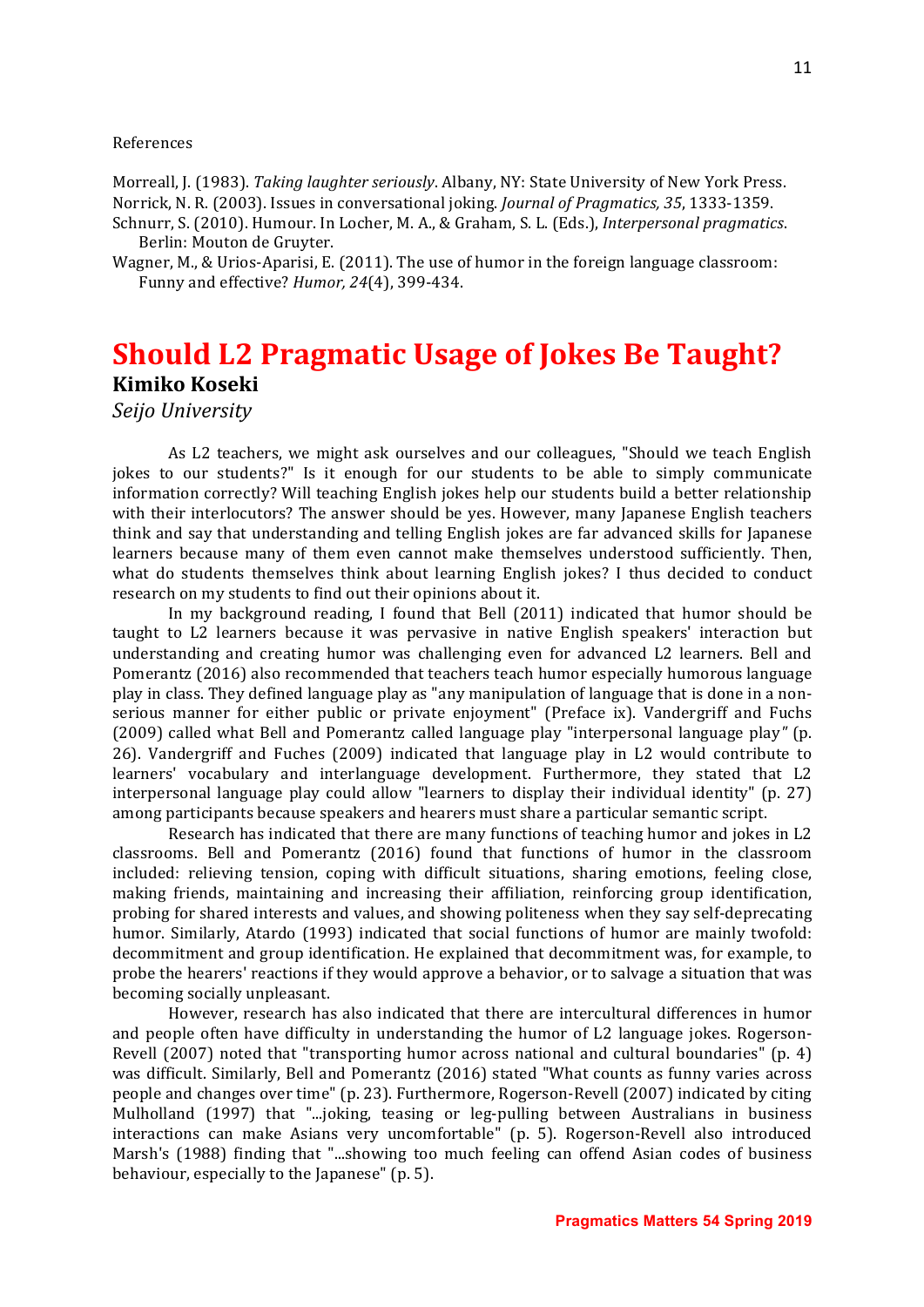In fact, the differences between jokes in English and those in Japanese may not differ only in quantity but also in quality. Murata  $(2014)$  compared humor in business meetings between New Zealand and Japan. He videotaped actual meetings in a company in Osaka, Japan and compared it with video recordings in a company in New Zealand. He found that the purpose of jokes at the workplaces, which was to strengthen solidarity, was the same in both companies, but the shared cultural expectations behind their behavior were different. In a meeting in New Zealand, the members teased their boss for his slip of the tongue. On the other hand, in a meeting in Japan, people in authority initiated jokes and other members contributed to create team spirit. Murata indicated that a shared cultural expectation in the New Zealand company was egalitarianism while a shared cultural expectation in the Japanese company was grouporientation. 

In my research study, I asked the following questions:

(1) Do Japanese college students want to study English humor and jokes and why?

(2) What kind of jokes might be interesting for Japanese students?

(3) How do Japanese college students think English native-speakers' and Japanese senses of humor are similar and different? Will their opinions on these issues change by studying some English jokes in class?

In three of my university compulsory reading and writing courses, 64 sophomores received instruction about jokes and responded to questionnaires before and after the instruction.

The first research question was: Would Japanese college students like to study English humor and jokes and why? The actual question in the questionnaire was "Would you like to be able to understand English jokes more?" About  $84\%$  of the students answered yes while  $16\%$  of the students answered no. Major reasons for the affirmative answers were:  $(1)$  I can enjoy conversations with native speakers more and advance a close relationship with native speakers  $(2)$  I can have a better cultural understanding of English.  $(3)$  I am able to enjoy English movies, dramas, and animations more.  $(4)$  It is useful to understand English.  $(5)$  I am happy when I understand jokes. On the other hand, major reasons for negative answers were: (1) English jokes are not interesting.  $(2)$  I do not think I can understand English jokes due to cultural differences. (3) I studied English jokes in class but could not understand the humor. (4) I do not want to know jokes which may insult me or us.  $(5)$  I want to understand ordinary English first.

The second research question was "What kind of jokes might be interesting for Japanese students?" The jokes students enjoyed the most were national stereotypical jokes. On the other hand, the least number of students enjoyed a humorous road sign and students showed the least interest in a sexual stereotypical joke. However, the students' comments about the jokes that they had studied in the first instruction showed that if students enjoyed a certain joke or not might not be due to the type of jokes but rather if they had already known both meanings of words or expressions of the double scripts of the joke as well as if they had already had some background knowledge about it so that they could imagine the target people or situations well.

The third research question was "How do Japanese college students think English native speakers' and Japanese senses of humor are similar and different? Will their opinion on these issues change by studying some English jokes in class?" The number of comments about differences between English and Japanese laughs were predominantly higher than the number of comments about similarities. However, the number of comments about differences were nearly unchanged between pre-instruction and post-instruction questionnaires. However, the number of comments about similarities considerably increased from the pre-instruction questionnaire to the post-instruction questionnaire.

The main similarities students mentioned were twofold: (1) the purpose of jokes is to break tension in both English and Japanese language culture, and (2) both cultures have puns. Actually, in the pre-instruction questionnaire, three students wrote that Japanese had puns but English did not. Therefore, some students seemed to be surprised to know that English had puns.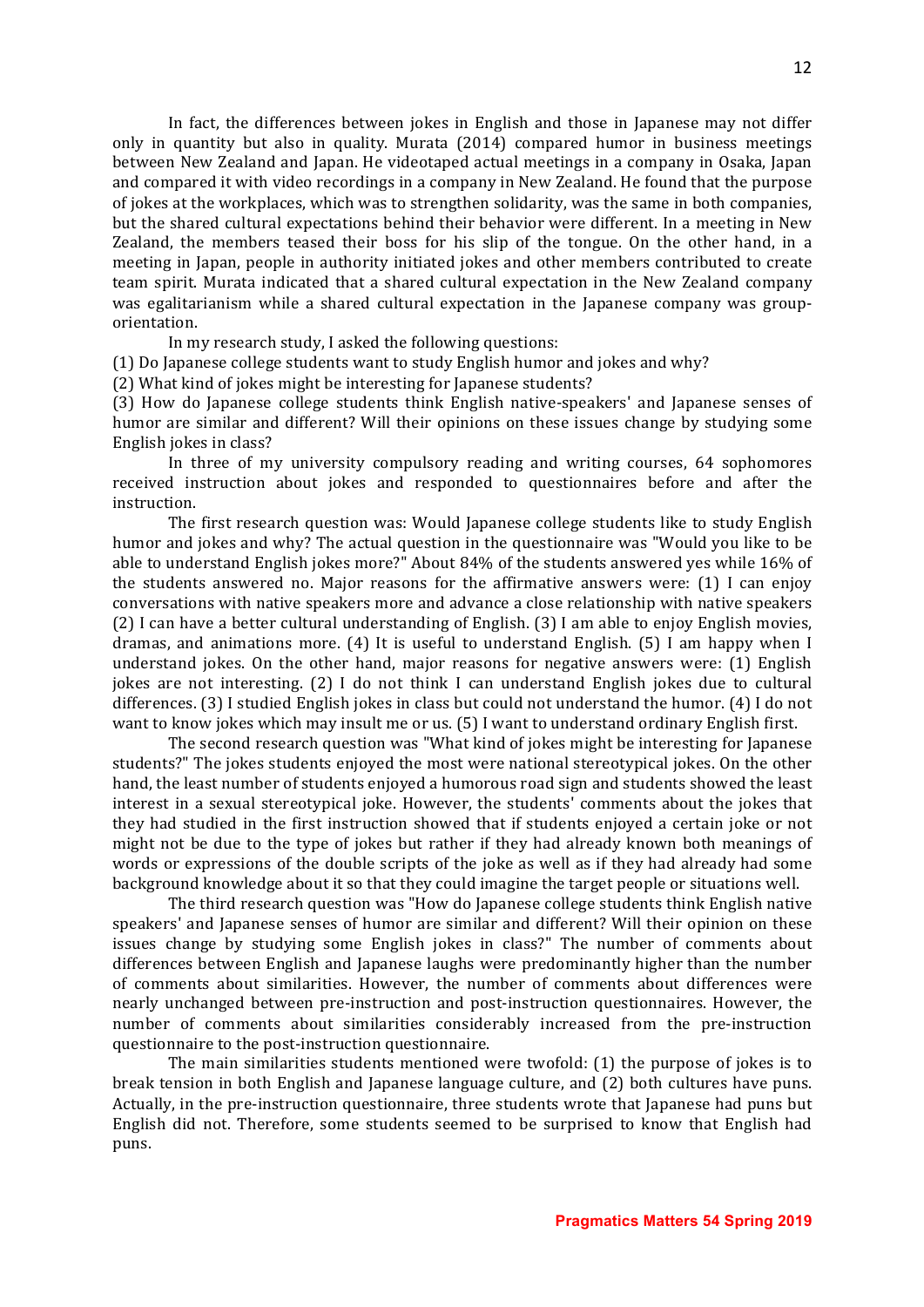On the other hand, the main differences between English and Japanese laughter that students mentioned were:  $(1)$  In the pre-instruction questionnaire, the largest number of students commented that "English jokes are used in everyday conversations while Japanese say few jokes in everyday conversations". They explained that "Japanese laugh mainly by watching comedians' shows intending to make people laugh; therefore, laughs in Japan are a form of entertainment designed by professionals". However, this type of comment decreased in the post-instruction questionnaire.  $(2)$  In the pre-instruction questionnaire, the second largest number of students commented that "Japanese say jokes only to close friends; therefore, they do not say jokes to people of a higher status in workplaces because it creates a bad impression". These comments slightly increased in post-instruction questionnaire. (3) The third largest number of students' comments about differences between English and Japanese laughter was about a different sense of humor between English native speakers and Japanese.  $(4)$ Furthermore, the most drastically increased comments about differences between English and Japanese laughter were about English black jokes. Some students seemed to be offended by English sarcastic jokes and racist jokes. Some of them indicated that "Japanese like selfdeprecating jokes rather than making fun of other people".  $(5)$  Additionally, no student commented about word play in the pre-instruction questionnaire, but four students did in the post-instruction questionnaire.

Finally, regional cultural differences seem to exist in Japan even though no theories about it have been found yet. It is because many comments about regional cultural differences in Japan as well as Osaka people's black jokes were found on the Internet. Therefore, even among Japanese, attitude about black humor and jokes might be different depending on the region.

Our research question was if L2 pragmatic usage of jokes should be taught. My answer to this question is that we should teach jokes in our English classes even though the present research was too limited to answer this question. It seems to be "valuable for L2 students to gain some level of L2 humor competence" (Wulf, 2010, p. 156). It is partly because many of my students wanted to study English jokes to reduce the psychological distance with their foreign interlocutors and enjoy conversations with them more. It is also partly because even my limited instruction seems to have given students some ideas about English jokes which might have raised their awareness of English humor. What would you think about our research question? Should we teach English jokes to our students in English classes?

Finally, some implications from the present research include:  $(1)$  Japanese students may like national stereotypical jokes and puns but teachers should choose ones whose punch lines consist of words and phrases that students already know well. (2) Japanese students seem to like neither sarcastic jokes nor jokes that look down on people though there seems to be regional differences in Japan. Therefore, how about beginning teaching humor and jokes which are "intended to elicit a feeling of mirth in their hearers or readers" (Bell & Pomerantz, 2016)?

#### References

- Attardo, S. (1993). Violation of conversational maxims and cooperation: The case of jokes. *Journal of pragmatics, 19, 537-558.*
- Bell, N. D. (2011). Humor scholarship and TESOL: Applying findings and establishing a research agenda. *TESOL Quarterly, 45*(1) 134-159. doi:10.5054/tq.2011.240857
- Bell, N. D., & Pomerantz, A. (2016). *Humor in the classroom:* A Guide for language teachers and *educational researchers*. New York and London: Routledge.
- Murata, K. (2014). An empirical cross-cultural study of humour in business meetings in New Zealand and Japan. *Journal of pragmatics, 60*, 251-265. doi:10.1016/jpragma.2013.09.002
- Rogerson-Revell, P. (2007). Humour in business: A double-edged sword. A study of humour and style shifting in intercultural business meetings. *Journal of pragmatics*, 39, 4-28. doi:10.1016/j-pragma.2006.09.005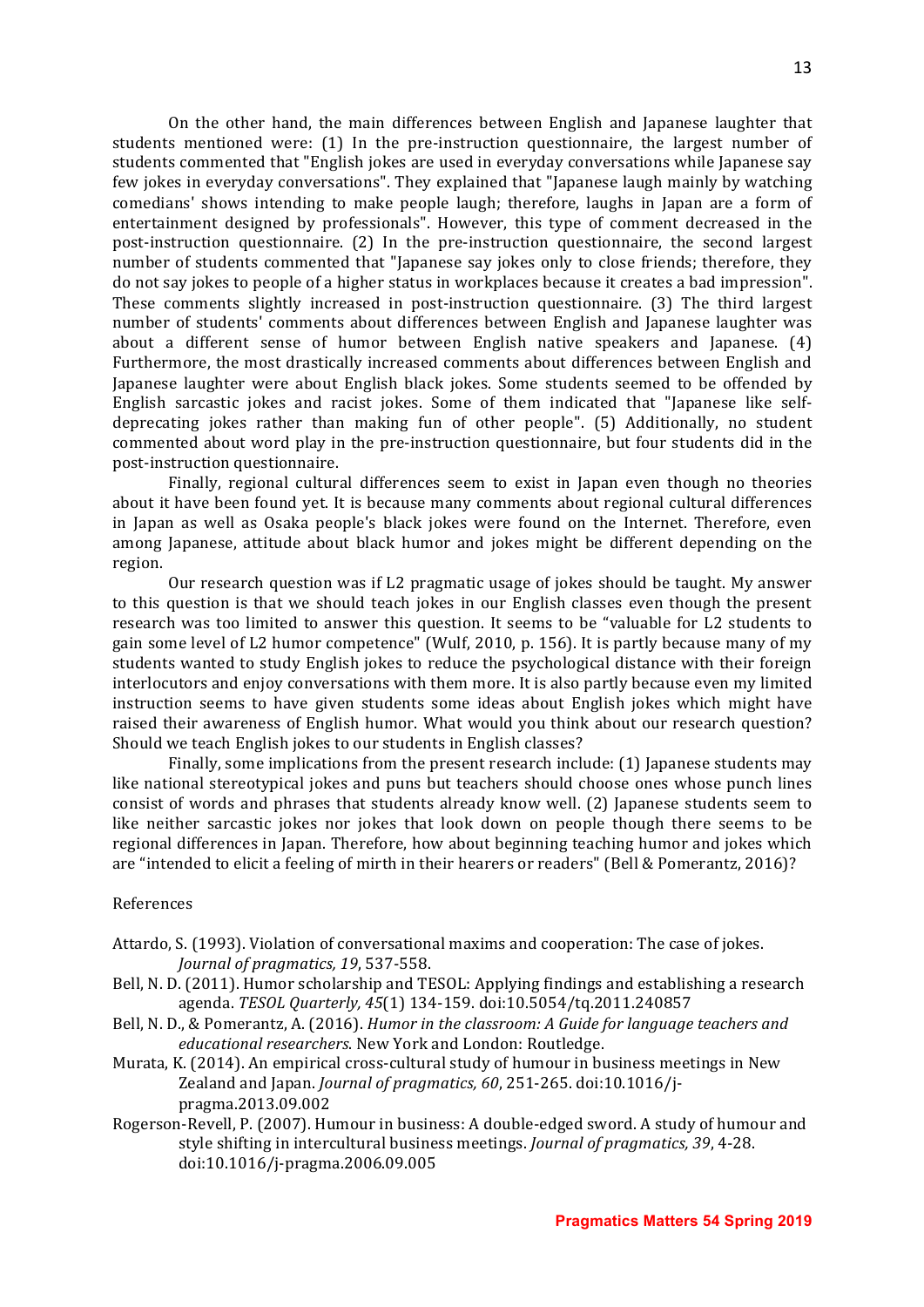Vandergriff, I., & Fuchs, C. (2009). Does CMC promote language play? Exploring humor in two modalities. *CALICO Journal*, 27(1), 26-47.

Wulf, D. (2010). A humor competence curriculum. *TESOL Quarterly, 44*(1), 155-169. doi:10.5054/tq.2010.215250

### **New textbooks in Pragmatics**

### **Jim Ronald**

*Hiroshima Shudo University*







**Pragmatics (Edinburgh Textbooks on the English Language Advanced)** Mar 1, 2019

by Chris Cummins

**Corpus Linguistics for Pragmatics (Routledge Corpus Linguistics Guides)** Sep 25, 2018 by Christoph Ruehlemann



**Identity and Pragmatic Language Use: A Study of Japanese English As a Lingua Franca Users (Developments in English As a Lingua Franca)** 

15 Sep 2019, Yoko Nogam**i** 



**Jürgen Habermas** 

**Pragmatics Matters 54 Spring 2019**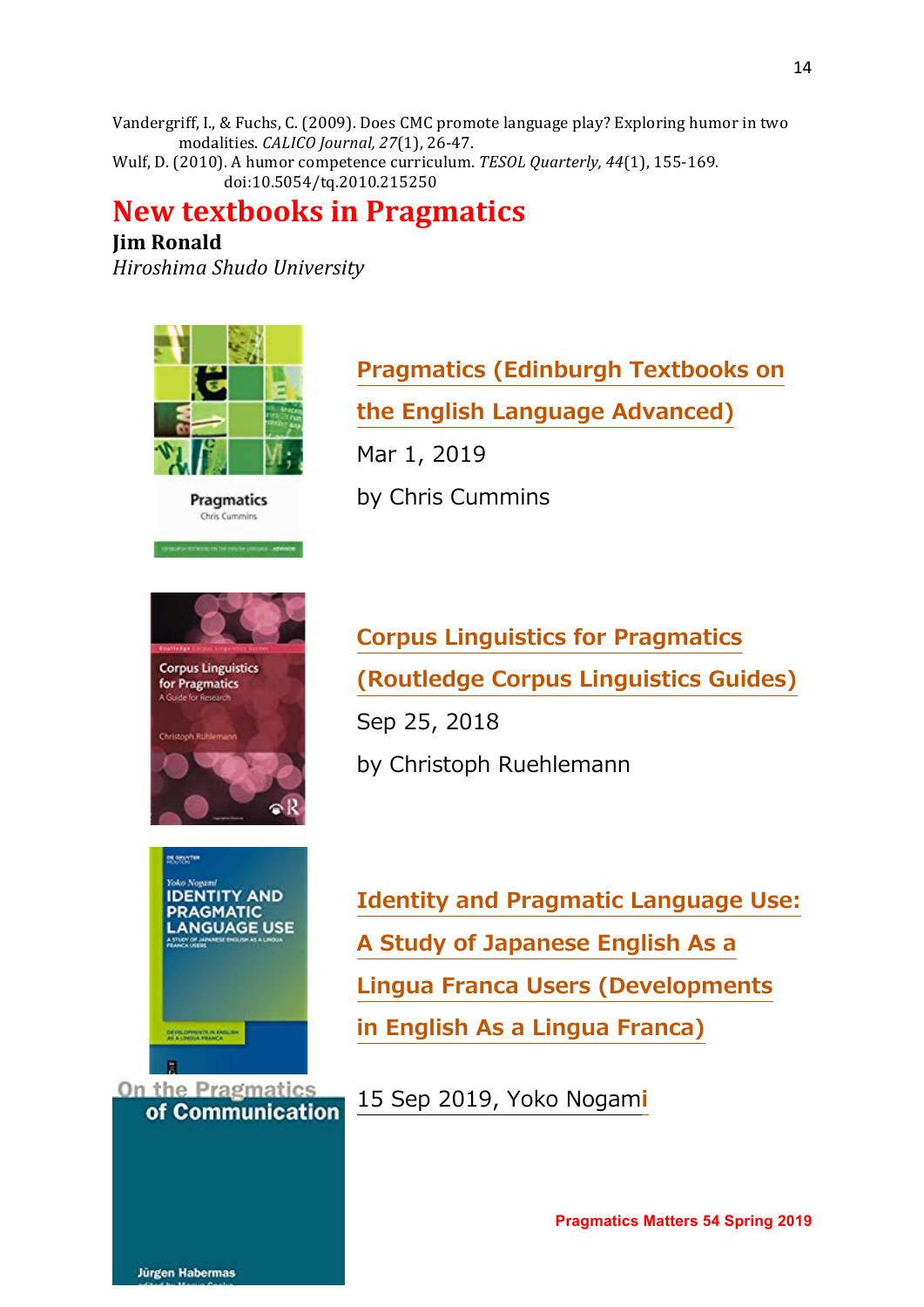**On the Pragmatics of Communication (Studies in Contemporary German Social Thought)** Jan 1, 2700 (Don't think I'll be around $\cdots$ ) by Juergen Habermas



**Discourse-Pragmatic<br>Variation and Change** in English

**The Oxford Handbook of Experimental Semantics and Pragmatics (Oxford Handbooks)** May 14, 2019 by Chris Cummins and Napoleon Katsos

**Discourse-Pragmatic Variation and Change in English: New Methods and Insights** Mar 28, 2019 by Heike Pichler



**The Routledge Handbook of Second Language Acquisition and Pragmatics**  Feb 21, 2019 by Naoko Taguchi